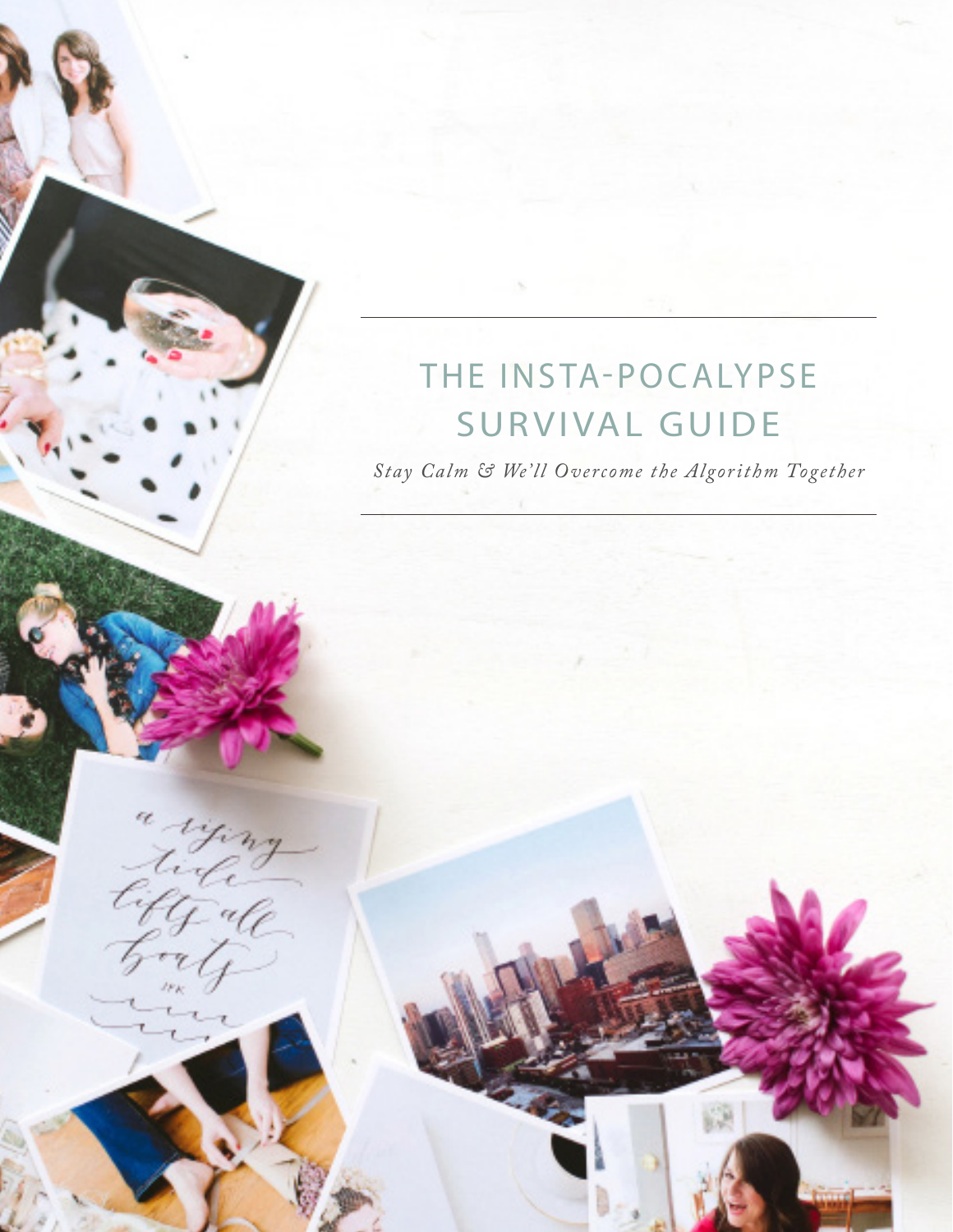# GRAB YOUR BUG OUT BAG THE INSTA-POCALYPSE IS UPON US

### STAY CALM

We decided to be a bit cheekier than usual with the title of our "Insta-pocalypse Survival Guide" because the truth of the matter is... a strong business should never rely on any single marketing channel for success. The upcoming changes in Instagram's algorithm should be a wake up call to all creative entrepreneurs.

It is time to diversify your marketing channels and pursue a more dynamic approach to acquiring customers and spreading the word about your company. Social media is a means to an end. It is not an indication of your overall success, but rather a tool to help you achieve those goals to build a thriving business.

### BACK TO THE BASICS

On the following pages, we'll be sharing tips and tricks specifically related to the upcoming algorithm changes, however it's important to remember that being consistent and strategic are two of the primary keys to success.

We aren't the first to tell you that consistency is key. This concept applies to all aspects of how you utilize the platform: your interaction with your audience, how often you're posting, and what type of content you are sharing regularly.

This is especially relevant in regard to the

images that you're sharing. Creating clean and consistent photographs with a similar editing style each time, helps to define the overall aesthetic of your feed and offers your viewers an idea of what to expect in the future. Consistency builds trust, demonstrates professionalism, reinforces brand values, and eliminates confusion - All of which sets the groundwork for a strong following.

### STRATEGY, STRATEGY, STRATEGY

Being strategic with your Social Media sharing is a multi-faceted solution. The primary things to consider when developing your marketing strategy are: scheduling posts to achieve optimum viewership, taking advantage of collaborations, initiating relevant conversation with your audience, and curating quality content to build excitement.

Strategy is best developed over time and through analyzing the needs and desires of your audience. Never lose sight of who your ideal clients are, what they need, and how to best reach them.

At the end of the day, don't feel overwhelmed by implementing every marketing tip out there, because what matters most is cultivating a feed that represents your brand well and attracts your ideal client. Find your tribe and love them hard.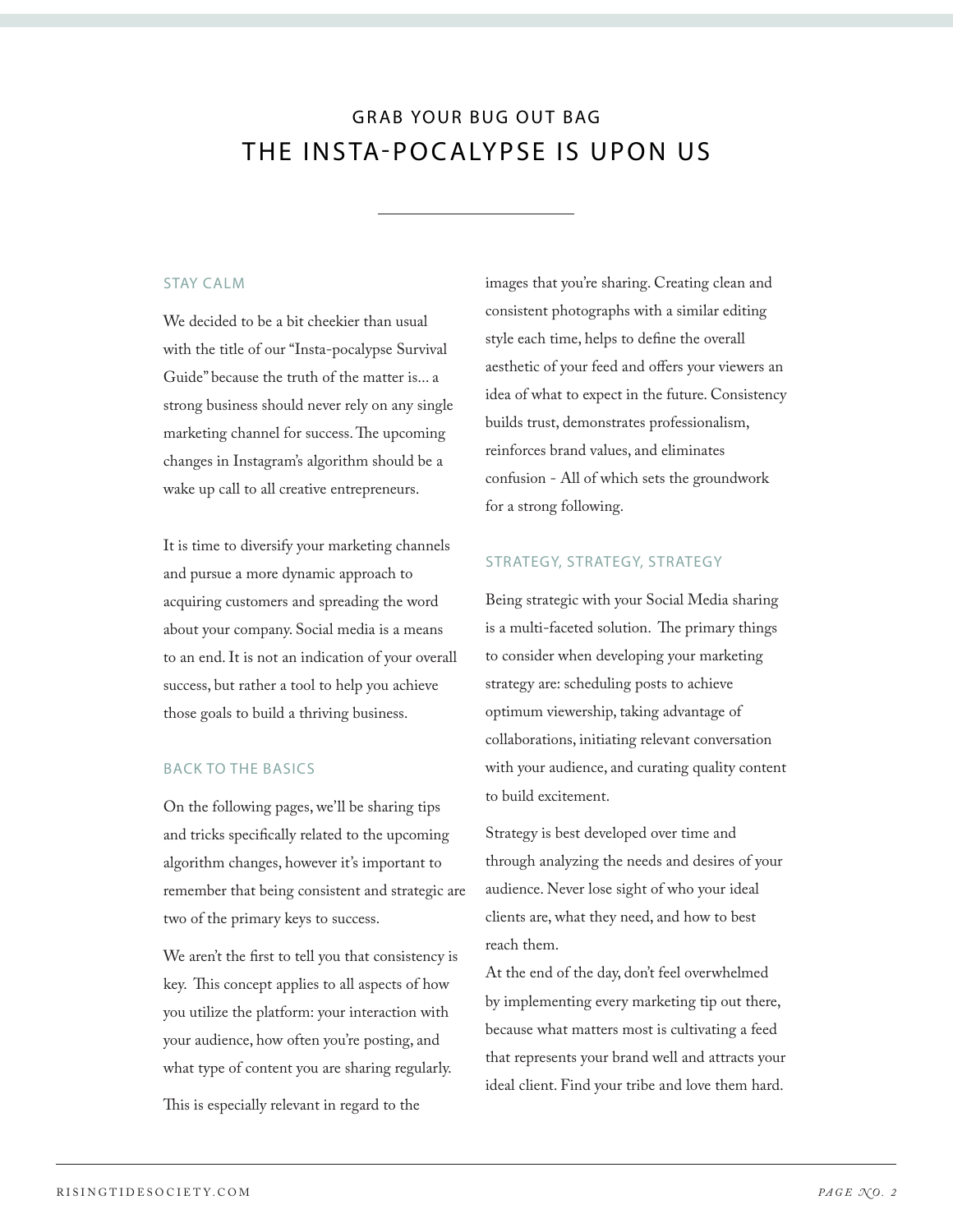# *Five Ways to Survive* THE INSTA-POCALYPSE

- ENCOURAGE POST NOTIFICATIONS
- DEVELOP A HASHTAG STRATEGY
- TAKE PART IN COMMUNITY ACTIVITIES
- CREATE A SOCIAL MEDIA SUPPORT GROUP
- □ PUT THE SOCIAL BACK IN SOCIAL MEDIA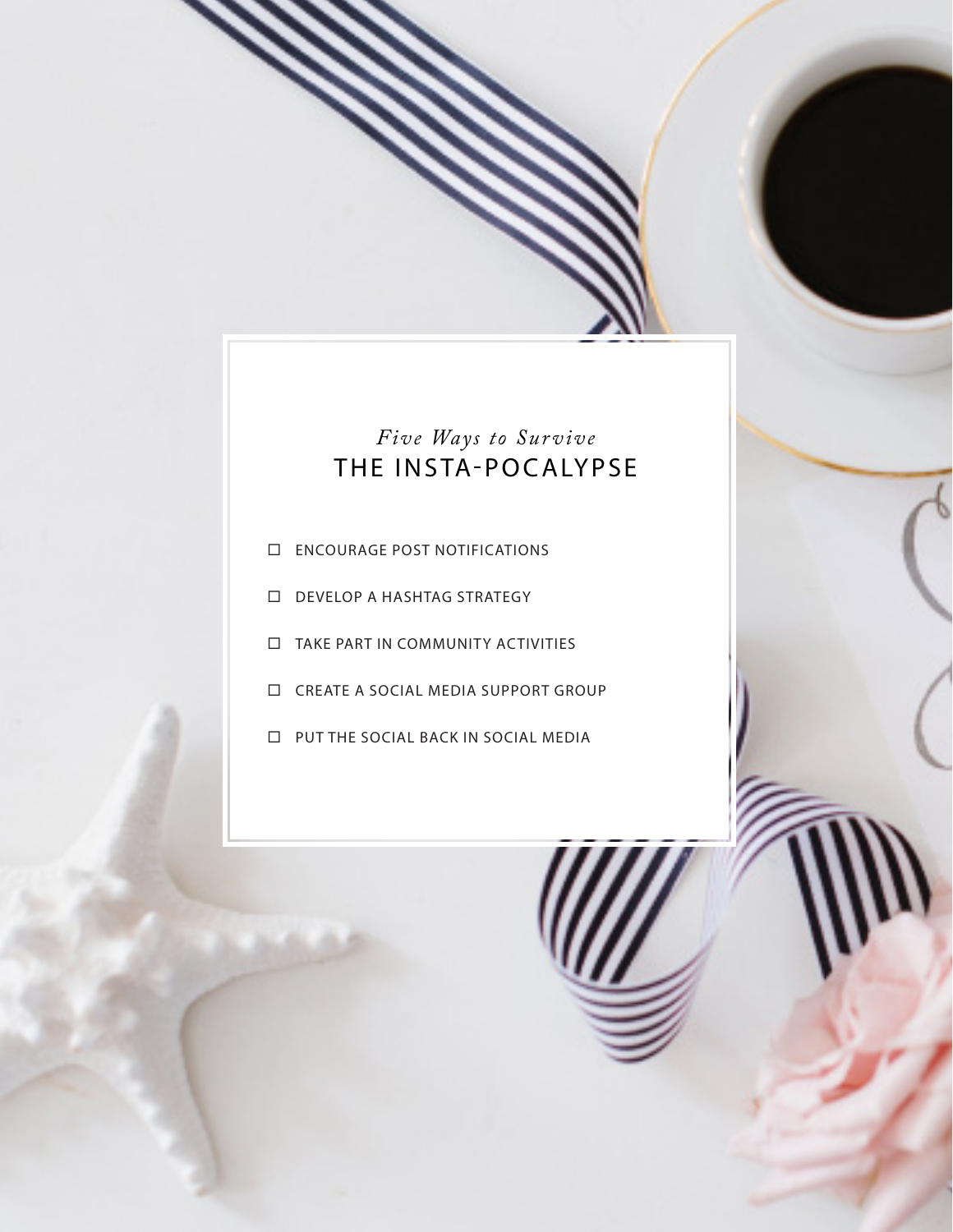

### NUMBER ONE: PUT THE SOCIAL BACK IN SOCIAL MEDIA

According to TechCrunch, once Instagram stops abiding by chronological order, individual posts will be ranked "based on the likelihood you'll be interested in the content, your relationship with the person posting and the timeliness of the post."

The first two metrics are incredibly interesting because they involve a theoretical social contract that we often fail to pay much attention to on a platform like Instagram. Often relevance is correlated with: social connections (do you have friends in common), recency and frequency of previous interactions (when is the last time they engaged with your content), and the amount of interaction a particular post generates proportional to the amount of time it has been live.

By intentionally approaching Instagram as the social platform it was designed to be you can greatly increase the likelihood of your content being deemed 'relevant' and making its way up the ranks of the algorithmic hierarchy.

### *Some Quick Tips:*

Comment on at least 10 posts for every one post you share

Comment on relevant brands, businesses and people you want to work with

Engage with your commenters and follow them back if you like their feed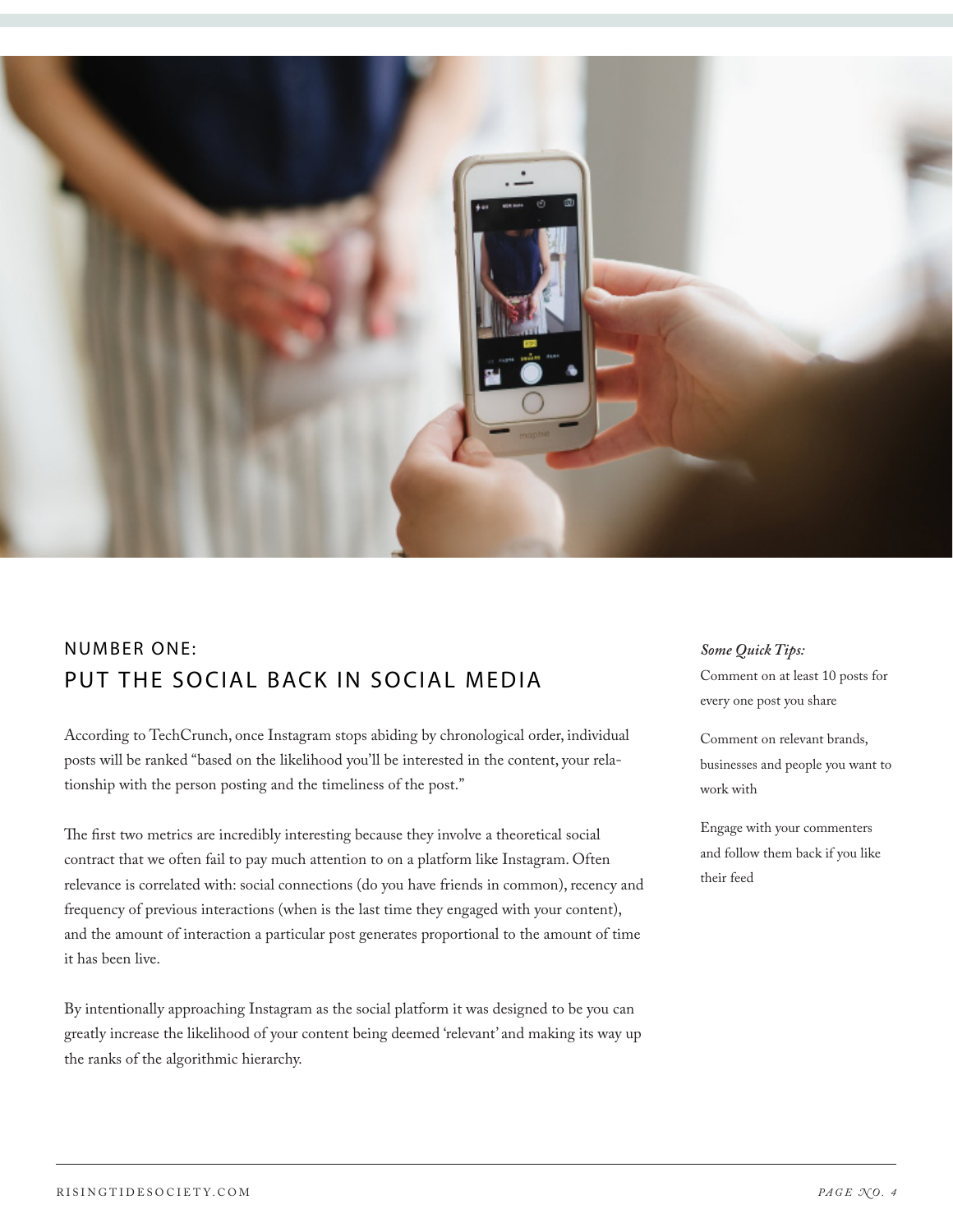# NUMBER TWO: ENCOURAGE NOTIFICATIONS

| <b>eco</b> Verizon LTE<br>5:08 PM                                                                                                                                                                                   |              |                    |                  |
|---------------------------------------------------------------------------------------------------------------------------------------------------------------------------------------------------------------------|--------------|--------------------|------------------|
| <b>RISINGTIDESOCIETY</b>                                                                                                                                                                                            |              |                    |                  |
|                                                                                                                                                                                                                     | 451<br>posts | 49.8k<br>followers | 571<br>following |
|                                                                                                                                                                                                                     |              | V FOLLOWING        |                  |
| <b>Rising Tide Society</b><br>Educating & Empowering Creatives to Thrive in the<br>spirit of Community over Competition!<br>#CommunityOverCompetition / Snapchat:<br>risingtidesoc<br>creativeatheartconference.com |              |                    |                  |
|                                                                                                                                                                                                                     |              | ۰                  | $\mathbb{L}$     |
| <b>Block User</b>                                                                                                                                                                                                   |              |                    |                  |
| Report                                                                                                                                                                                                              |              |                    |                  |
| <b>Copy Profile URL</b>                                                                                                                                                                                             |              |                    |                  |
| <b>Share this Profile</b>                                                                                                                                                                                           |              |                    |                  |
| <b>Send Message</b>                                                                                                                                                                                                 |              |                    |                  |
| <b>Turn on Post Notifications</b>                                                                                                                                                                                   |              |                    |                  |
| Cancel                                                                                                                                                                                                              |              |                    |                  |

One of the most overlooked features of Instagram is the Post Notifications option. If you select, "Turn on Post Notifications" for any given account, you will receive specific updates whenever that person shares new content.

### STEPS TO TURN ON NOTIFICATIONS

- Go to the Instagram Account's Profile Page.
- Click on the three dots in the righthand corner.
- Choose Turn on Post Notifications from the menu.

You can find ways to strategically encourage your audience to 'Turn on Post Notifications' whenever you are releasing an upcoming product, launching a new website, revealing an exciting offer, or starting a giveaway.

*Example:* Be sure to Turn on Post Notifications to get alerted when our product launches in the shop!

You can also be straight forward with your audience and ask them to turn on Post Notifications to be sure that they don't miss any of your new content once the new Instagram algorithm takes effect.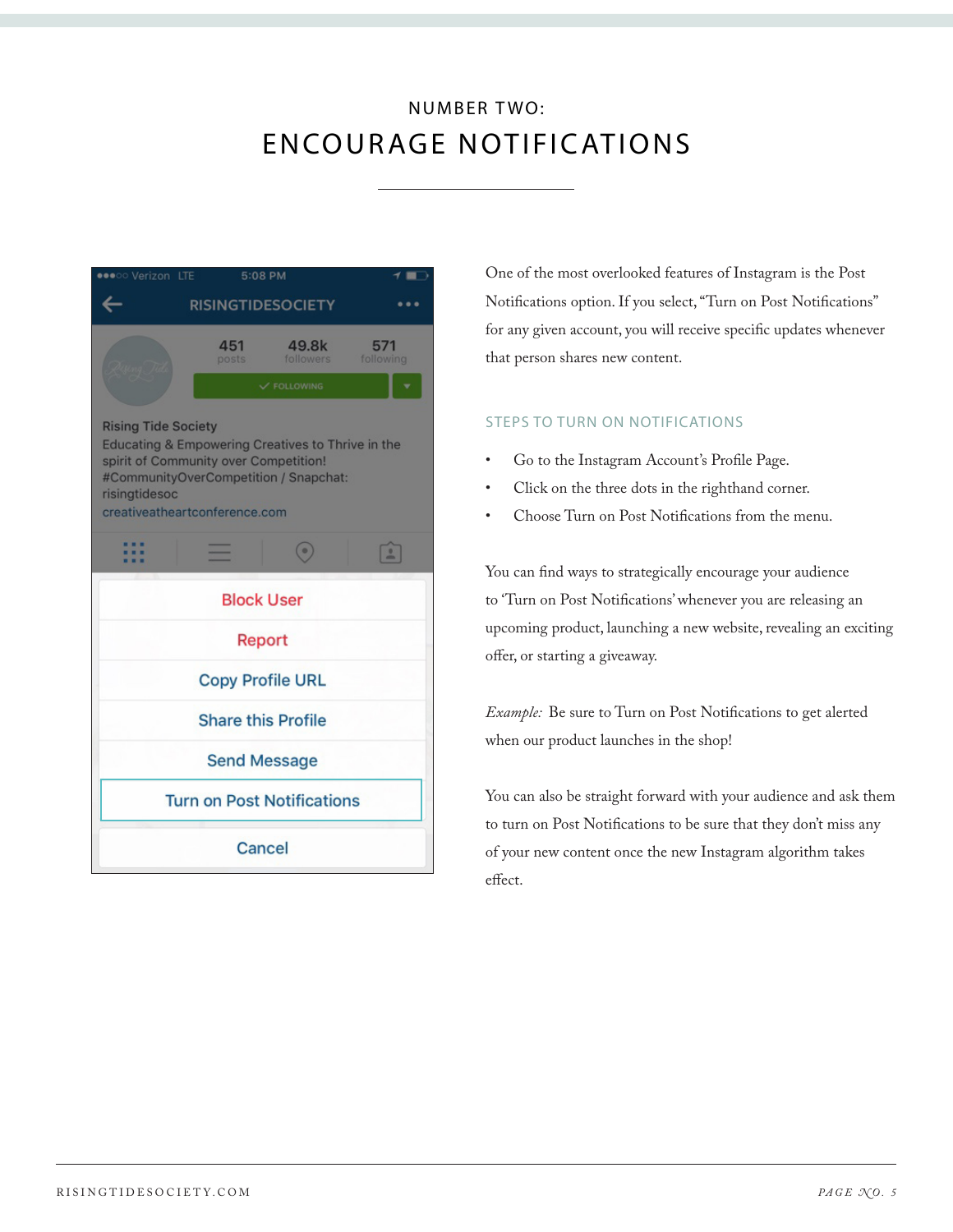

#### 240 likes

risingtidesociety You got this. It's time for your #MyMondayMugshot and a weekly dose of camaraderie + inspiration. "There's lots of bad reasons to start a company. But there's only one good, legitimate reason, and I think you know what it is: it's to change the world." - Phil Libin, CEO of Evernote

risingtidesociety #communityovercompetiti on #risingtidesociety #calledtobecreative #thehappynow #pursuepretty #flashesofdelight #lifeofaphotographer #thatsdarling #ohwowyes

⋗

luluedward That mug!!

cranecreekphotography ♥

paintedplanks Just lovely.

howertonwooten I love how you guys are changing the industry. And, I really like the #MondayMugshot hashtag! I might have to add that to the hashtag repertoire!

levanamelamed vone shot at a time!

# NUMBER THREE: DEVELOP A HASHTAG STRATEGY

With the upcoming algorithm changes, it may be harder for your current followers to see your content. Using hashtags allows you to connect with other users who are searching for or engaging with particular categories of content. It also begins to identify your content as relevant to specific groups of people, depending on which hashtags you use.

Currently, Instagram only allows a maximum of thirty hashtags per post and we have yet to see whether the algorithms will penalize users for including as many hashtags as possible on a given piece of content. Our suggestion? Be intentional about the hashtags that you're using. Choose hashtags that resonate with your audience or allow your images to be discovered by your ideal client.

#### BE STRATEGIC

Be intentional about the location of where you're placing your hashtags and how many you choose to use.Whenever there is a hashtag that you want your audience to see, place it in the Image Caption right below the introductory text. This hashtag is called

the "Overt Hashtag" because it will always remain visible above the latest likes and comments that follow. Hashtags placed in the Image Caption are often relevant to current conversation or intended to direct the audience to an online portfolio. This is incredibly useful to photographers who want to group together their professional images or bloggers who want to highlight a body of content.

For Strategic Categorical and Searchable Hashtags or "Covert Hashtags" as they have come to be known, be sure to post these hashtags directly into the first comment below the caption. Why, you may be wondering? When comments follow in the minutes and hours after the post, Instagram will hide the original comments and only displays the three to four most recent comments on any particular image.

This means that once subsequent comments are posted on that particular image, the long list of hashtags you shared in the first comment disappears discreetly!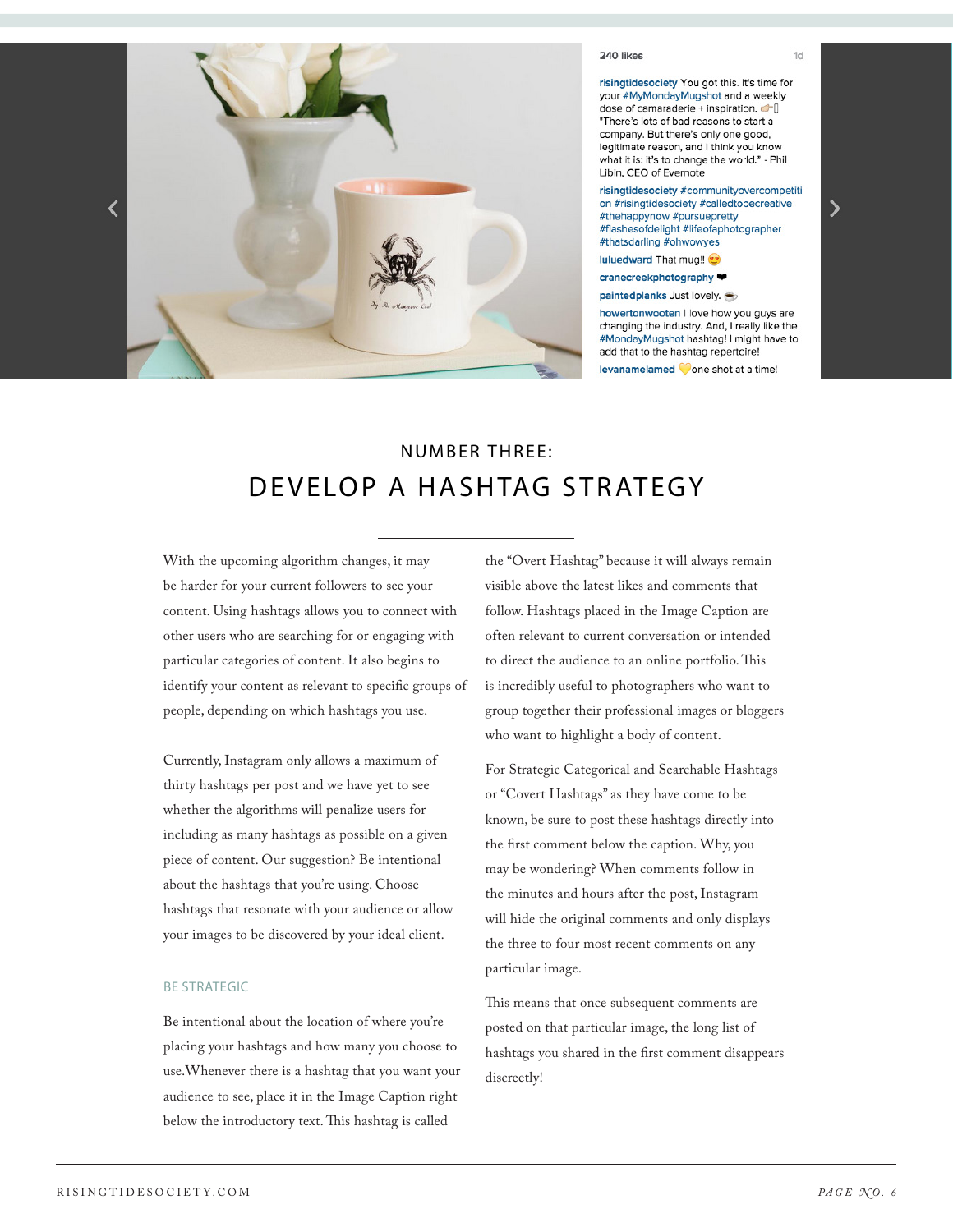

### OVERT HASHTAGS

Whenever there is a hashtag that you want your audience to see, place it in the image caption right below the introductory text.

These overt hashtags will always remain visible above the latest likes and comments that follow. Hashtags placed in the image caption are often relevant to current conversation or intended to direct the audience to an online portfolio.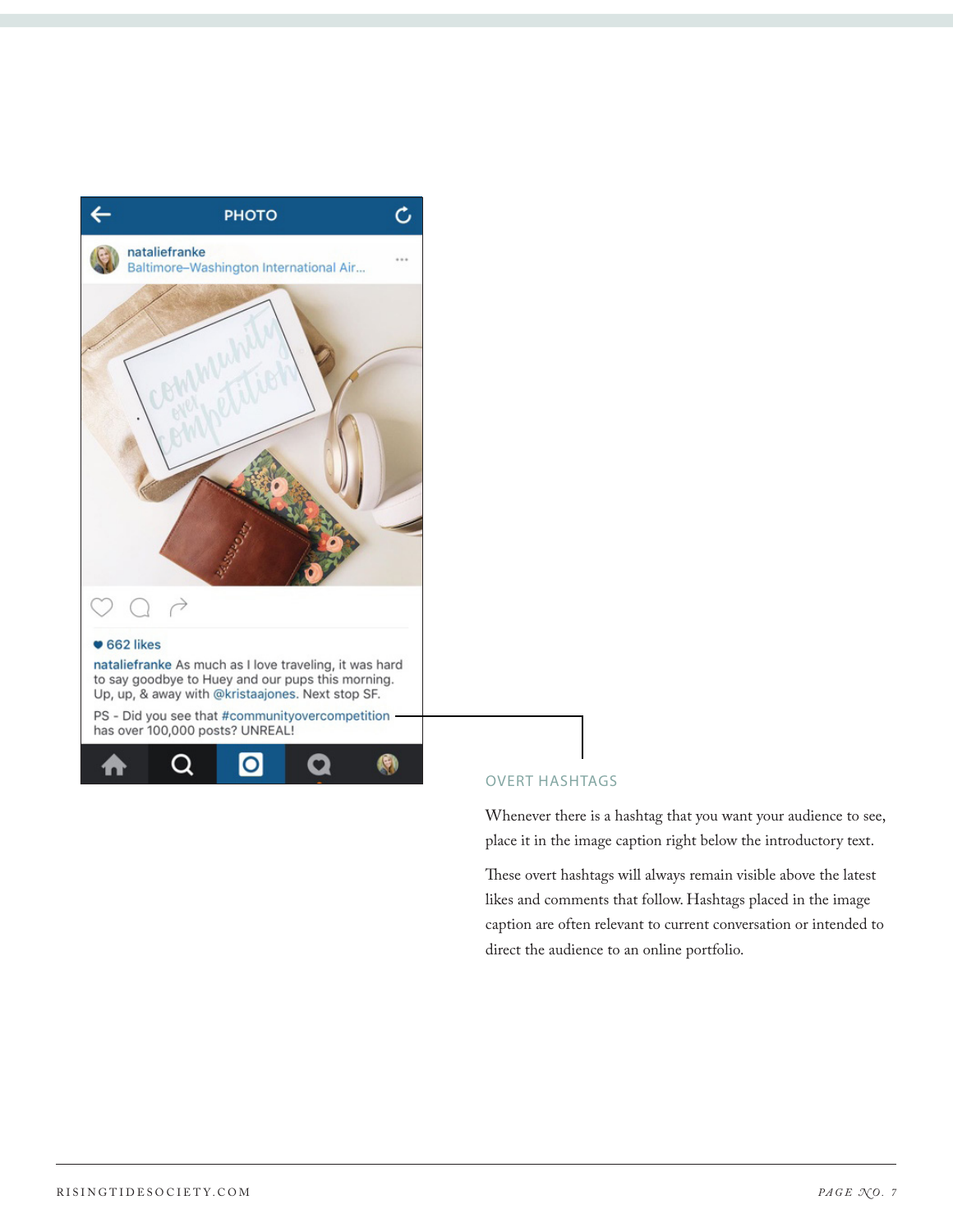

### COVERT HASHTAGS

Strategic categorical and searchable hashtags or "Covert Hashtags" as they have come to be known, be sure to post these hashtags directly into the first comment below the caption.

Why, you may be wondering? When comments follow in the minutes and hours after the post, Instagram will hide the original comments and only displays the three to four most recent comments on any particular image.

You can also reduce the appearance of covert hashtags by using five full stops each positioned on a new line before your list of hashtags. This forces Instagram to generate a [...] symbol instead of a long body of text.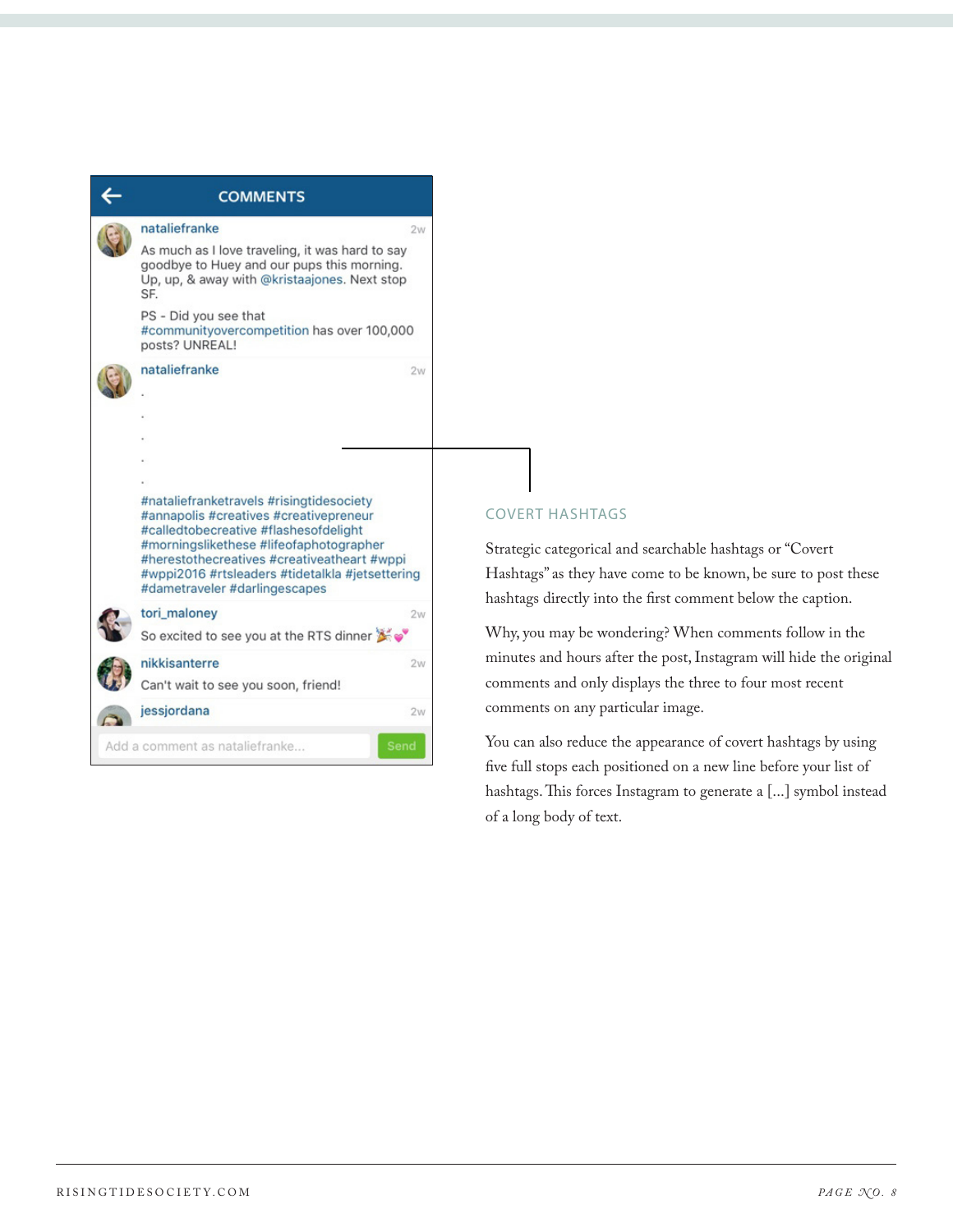

### NUMBER FOUR: TAKE PART IN COMMUNITY ACTIVITIES

### LEVERAGE WHAT'S TRENDING

A simple and strategic way to increase engagement and get more eyes on your content is to take part in community activities such as #MakeWavesMonday or the RTS Instagram Challenge.

Events such as these generate a large amount of attention, interaction, and traffic on specific days of the week. By taking part in these community activities, your content will naturally get more attention. It's also important to pay it forward and comment on other posts taking part in the activity. As with anything in business: the more you put into it, the more you'll get out of it.

## NUMBER FIVE: CREATE A SOCIAL MEDIA SUPPORT

### WE RISE BY LIFTING OTHERS

Within your TuesdaysTogether group or within a close group of friends, consider starting a Social Media Support Group. Every day, post a link to your newest content and support one another by leaving thoughtful comments and sharing relevant posts.

Most algorithms, such as the ones used by Instagram's parent company: Facebook, identify certain content to be more "relevant" based on the amount of attention it receives in the form of likes and comments. By spreading the love and intentionally 'boosting' other creatives images, you can create a support group that lifts one another up in the spirit of community over competition.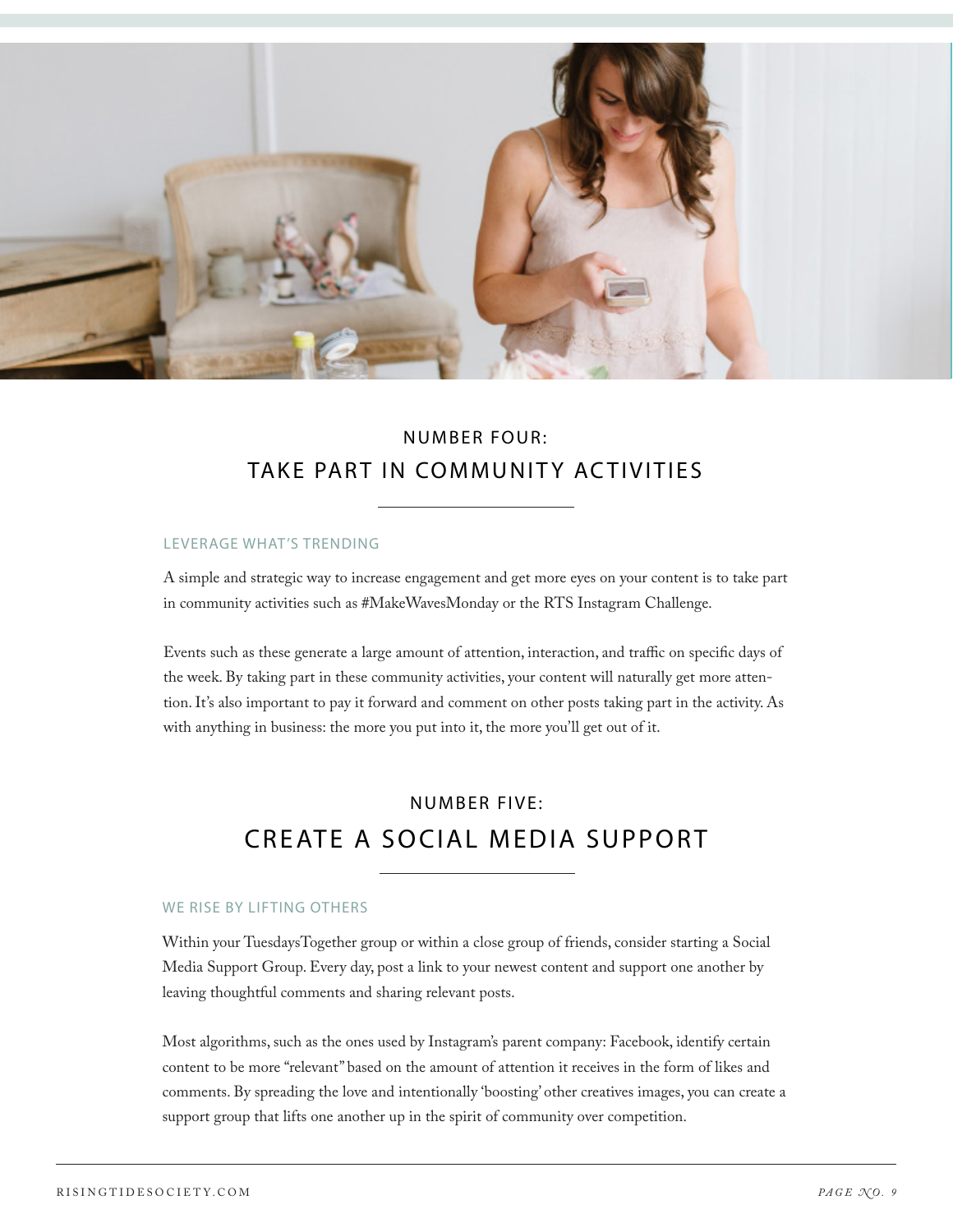### A RISING TIDE SOCIETY BONUS:

hashtag glossary

### FOR ALL CREATIVES

### #COMMUNITYOVERCOMPETITION // **@risingtidesociety**

To inspire Creative Entrepreneurs to overcome comparison and rally in support of one another as we all strive to create thriving businesses. The hashtag that kickstarted the movement.

#### #FLASHESOFDELIGHT // **@glitterguide**

To engage with their readers, the Glitter Guide uses the Flashes of Delight hashtag that incorporates user-generated imagery relevant to living a life full of sparkle. From gorgeous home decor to styled breakfasts, the editors select their favorite images to repost on their home account which boasts over three hundred thousand followers.

### #TASTEINTRAVEL // **@cntraveler**

The epitome of stylish exploration, Conde Nast has created the ultimate collection of beautiful sights and delicious looking meals around the globe through the Taste in Travel hashtag.

#### #THEEVERYDAYPROJECT // **@annapolisandco**

Created to celebrate the beauty in everyday moments, it's easy to fall in love with The Everyday Project hashtag! With over seventy thousand posts, daily life is being documented around the globe through a simple hashtag and beautiful mission!

#### #TUESDAYSTOGETHER // **@risingtidesociety**

On the second Tuesday of the month, creatives gather in the spirit of Community Over Competition to share ideas, make friends, connect offline, and discuss an overarching topic. Gatherings are hosted by the Rising Tide Society.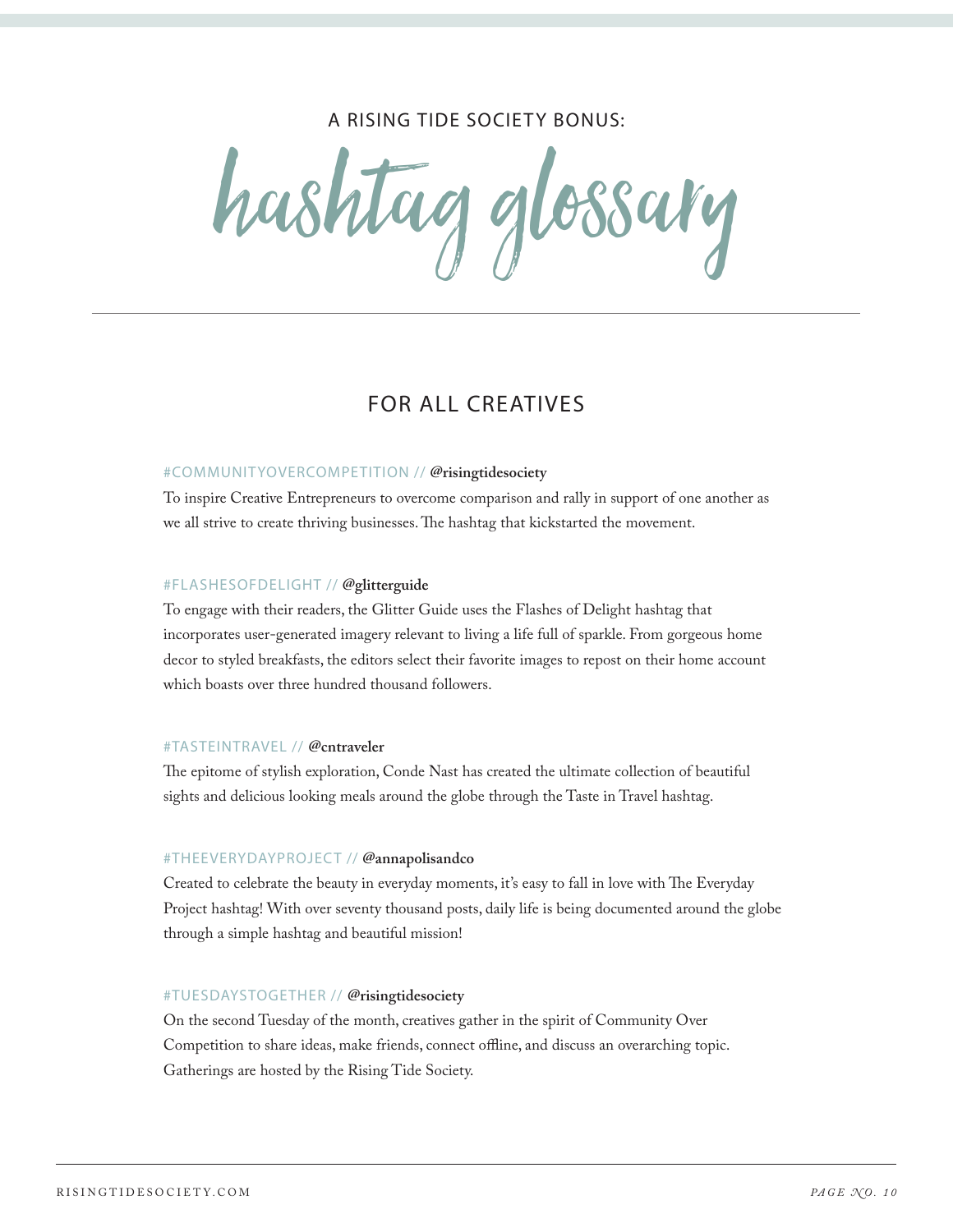### FOR WEDDING PROS

### #HOWHEASKED // **@howheasked**

For surprise proposals and engagement stories with the opportunity to be reposted or picked up for publication on the How He Asked blog!

### #THEDAILYWEDDING // **@thedailywedding**

Featuring images from the best wedding photographers on Instagram to inspire engaged couples through their hashtag!

### #THEKNOT // **@theknot**

Share professional wedding photographs for a chance to be reposted by The Knot's National Instagram Account!

### #THEKNOTRINGS // **@theknot**

For the gorgeous bling and engagement ring inspiration that The Knot can repost and share with their audience!

### VIRAL HASHTAGS WE LOVE TOO!

#calledtobecreative #chasinglight #creativepreneur #creativityfound #designisinthedetails #dowhatyoulove #exploretocreate #entrepreneurlife #fromwhereistand #justgoshoot #lifeofanartist #lifeofaphotographer #liveauthentic #livefolk #livefullyalive #lookslikefilm #makeithappen #makersgonnamake #makersmovement #makersvillage #morningslikethese #nothingisordinary\_ #ontheroadtofulltime #portraitcollective #pursuepretty #sayyestosuccess #solopreneur #thehappynow #villagesociety #visualcreators